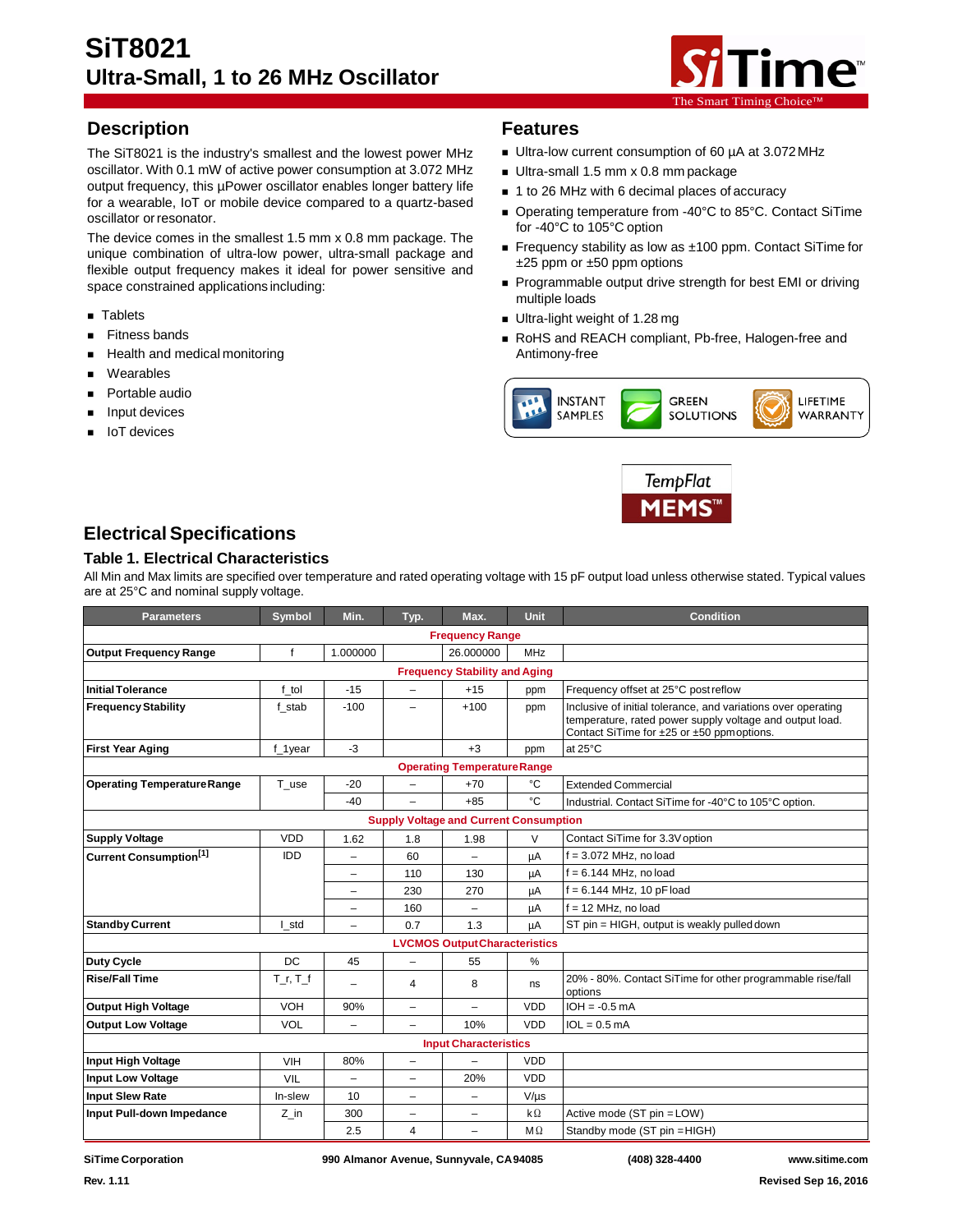

# **ElectricalSpecifications**

### **Table 1. Electrical Characteristics**

All Min and Max limits are specified over temperature and rated operating voltage with 15 pF output load unless otherwise stated. Typical values are at 25°C and nominal supply voltage.

| <b>Parameters</b>                         | Symbol   | Min. | Typ. | Max. | Unit | <b>Condition</b>                                          |  |
|-------------------------------------------|----------|------|------|------|------|-----------------------------------------------------------|--|
| <b>Startup, Standby and Resume Timing</b> |          |      |      |      |      |                                                           |  |
| <b>Startup Time</b>                       | start    |      | 75   | 150  | ms   | Measured from the time VDD reaches 90% of its final value |  |
| <b>Standby Time</b>                       | stdby    |      |      | 20   | us   | Measured from the time ST pin crosses 50% threshold       |  |
| <b>Resume Time</b>                        | T resume |      |      | 3    | ms   | Measured from the time ST pin crosses 50% threshold       |  |
| <b>Jitter</b>                             |          |      |      |      |      |                                                           |  |
| <b>RMS Period Jitter</b>                  | T_jitt   |      | 75   | 110  | DS   | f = 6.144 MHz                                             |  |
| <b>RMS Phase Jitter</b>                   | 「_phj    |      | 0.8  | 2.5  | ns   | $f = 6.144$ MHz, Integration bandwidth = 100 Hz to 40 kHz |  |
|                                           |          |      |      |      |      | Note 2                                                    |  |

**Notes:**

1. Current consumption with load is a function of the output frequency and output load. For any given output frequency, the capacitive loading will increase current consumption equal toC\_load\*VDD\*f(MHz).

2. Max spec inclusive of 25 mV peak-to-peak sinusoidal noise on VDD. Noise frequency 100 Hz to 20 MHz.

### **Table 2. Pin Description**

| <b>Pin</b>     | Symbol | <b>Functionality</b> |                                                                                                                                          |  |
|----------------|--------|----------------------|------------------------------------------------------------------------------------------------------------------------------------------|--|
|                | ST     | Input                | L: Specified frequency output<br>H: Output is low (weak pull down). Device goes to the standby mode.<br>Supply current reduces to I std. |  |
| $\overline{2}$ | OUT    | Output               | LVCMOS clock output                                                                                                                      |  |
| 3              | VDD    | Power                | Supply voltage. Bypass with a 0.01µF X7R capacitor.                                                                                      |  |
| 4              | GND    | Power                | Connect to ground                                                                                                                        |  |



**Figure 1. Pin Assignments**

### **Table 3. Absolute Maximum Limits**

Attempted operation outside the absolute maximum ratings may cause permanent damage to the part. Actual performance of the IC is only guaranteed within the operational specifications, not at absolute maximum ratings.

| <b>Parameter</b>                                                     | <b>Test Condition</b> | Value          | Unit |
|----------------------------------------------------------------------|-----------------------|----------------|------|
| Continuous Power Supply Voltage Range (VDD)                          |                       | $-0.5$ to 3.63 |      |
| Short Duration Maximum Power Supply Voltage (VDD)                    | $<$ 30 seconds        | 4.0            |      |
| <b>Continuous Maximum Operating Temperature</b>                      |                       | 105            | °C   |
| <b>Short Duration Maximum Operating Temperature</b>                  | $\leq 30$ seconds     | 125            | °C   |
| Human Body Model (HBM) ESD Protection                                | JESD22-A115           | 2000           |      |
| Charge-Device Model (CDM) ESD Protection                             | JESD22-C101           | 750            |      |
| Machine Model (MM) ESD Protection                                    | $T_A = 25^{\circ}C$   | 200            |      |
| <b>Latch-up Tolerance</b>                                            | JESD78 Compliant      |                |      |
| <b>Mechanical Shock Resistance</b>                                   | MII 883, Method 2002  | 10,000         | g    |
| <b>Mechanical Vibration Resistance</b>                               | MII 883, Method 2007  | 70             | g    |
| <b>1508 CSP Junction Temperature</b>                                 |                       | 150            | °C   |
| <b>Storage Temperature</b>                                           |                       | $-65$ to 150   | °C   |
| Soldering Temperature (follow standard Pb free soldering quidelines) |                       | 260            | °C   |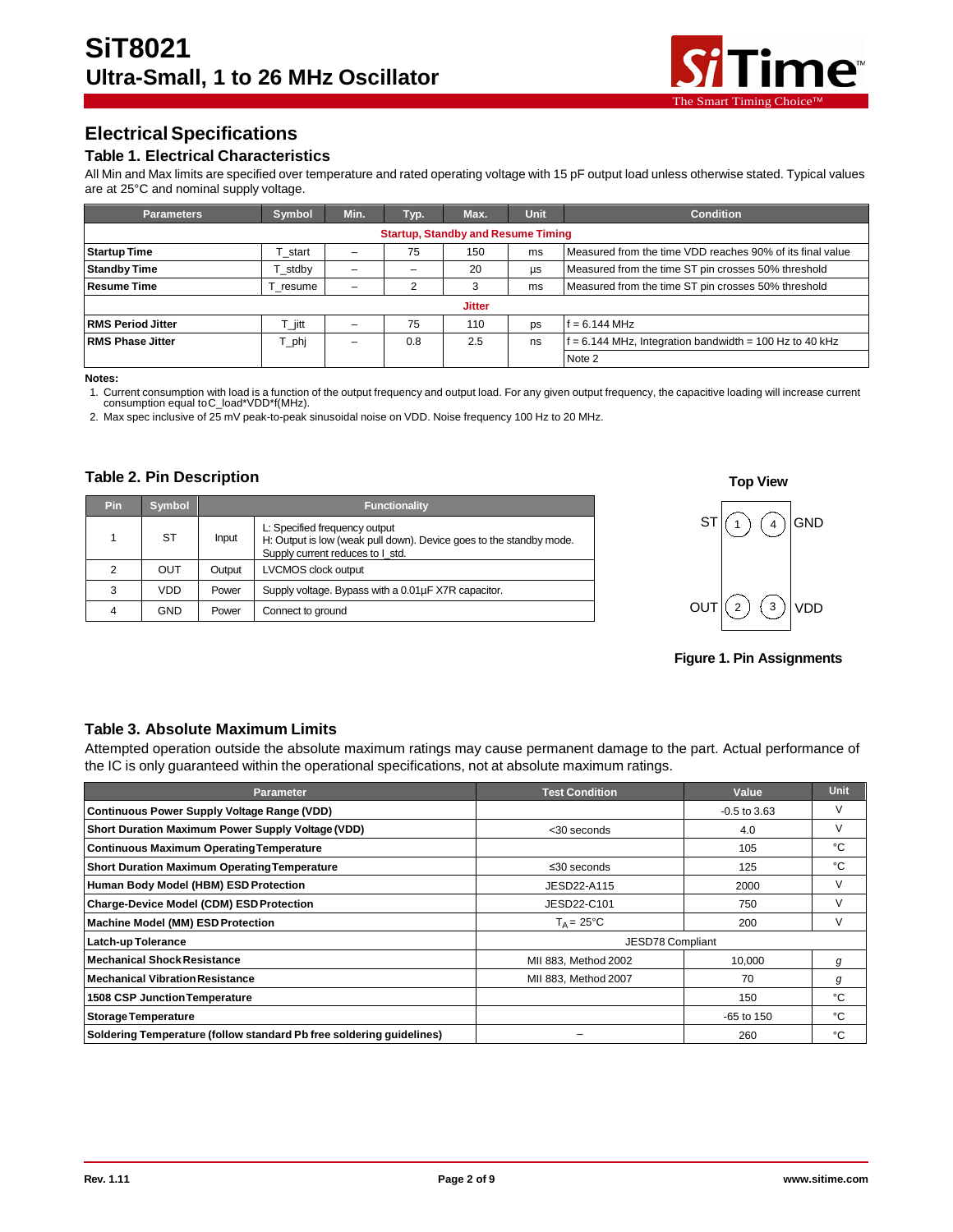

# **Block Diagram**



**Figure 2. SiT8021 Block Diagram**

## **Device Operating Modes and Outputs**

The SiT8021 supports a ≤0.7 µA standby mode for batterypowered and other power sensitive applications. The switching between the active and standby modes is controlled by the logic level on the ST pin as shown in the tablebelow.

| <b>ST Pin</b> | <b>MODE</b>                                        | <b>OUTPUT</b>                                      | <b>IDD Example</b> |
|---------------|----------------------------------------------------|----------------------------------------------------|--------------------|
| LOW           | Active                                             | Specified<br>frequency                             | 60 µA @ 3.072 MHz  |
| <b>FLOAT</b>  | Active<br>with 200 $k\Omega$ internal<br>pull-down | Specified<br>frequency                             | 60 µA @ 3.072 MHz  |
| <b>HIGH</b>   | Standby                                            | Hi-Z,<br>pulled-down with<br>1 $M\Omega$ impedence | $1.3 \mu A$        |

### **Active Mode**

The SiT8021 operates in the active mode when the ST pin is at logic LOW or FLOAT. In the active mode, the device uses the on-chip frequency synthesizer to generate an output from the internal MEMS resonator reference. The frequency of the output is factory programmed based on the device ordering code.

### **Standby Mode**

The SiT8021 operates in the standby mode when the ST pin is at logic HIGH. In the standby mode, all internal circuits with the exception of the MEMS oscillator circuit and the ST pin detection logic are turned off to reduce power consumption. While in standby mode, the input impedance of the ST pin is increased to further reduce system-level power consumption.

The output driver of the device in the standby mode is pulled-down with 1 MΩimpedance.

### **Output During Startup and Resume**

The SiT8021 starts up with the output disabled. The output is enabled once all internal circuit blocks are active, and logic LOW or FLOAT is detected on the ST pin.

As shown in Table 4, logic HIGH at the ST pin forces the SiT8021 into the "standby" state, causing the output to disable. Upon pulling the ST pin LOW, the device enters the "resume" state, keeping the output disabled. Once the "resume" state ends, the device outputenables.

The first clock pulse after startup or resume is accurate to the rated stability.

### **Low Power Design Guidelines**

For high EM noise environments, we recommend the following design guidelines:

- Place oscillator as far away from EM noise sources as possible (e.g., high-voltage switching regulators, motor drive control).
- Route noisy PCB traces, such as digital data lines or high di/dt power supply lines, away from the SiTime oscillator.
- Place a solid GND plane underneath the SiTime oscillator to shield the oscillator from noisy traces on the other board layers.

### **Manufacturing Guidelines**

- No Ultrasonic or Megasonic Cleaning: Do not subject the SiT8021 to an ultrasonic or megasonic cleaning environment. Permanent damage or long-term reliability issues to the device may occur in such an event.
- Applying board-level underfill (BLUF) to the device is acceptable, but will cause a slight shift of few ppm in the initial frequency tolerance. Tested with UF3810, UF3808, and FP4530 underfill.
- Reflow profile, per JESD22-A113D.
- For additional manufacturing guidelines and marking/ tape-reel instructions, click on the following link: [http://www.sitime.com/component/docman/doc\\_download](http://www.sitime.com/component/docman/doc_download/243-manufactuing-notes-for-sitime-oscillators)

[/243-manufactuing-notes-for-sitime-oscillators](http://www.sitime.com/component/docman/doc_download/243-manufactuing-notes-for-sitime-oscillators)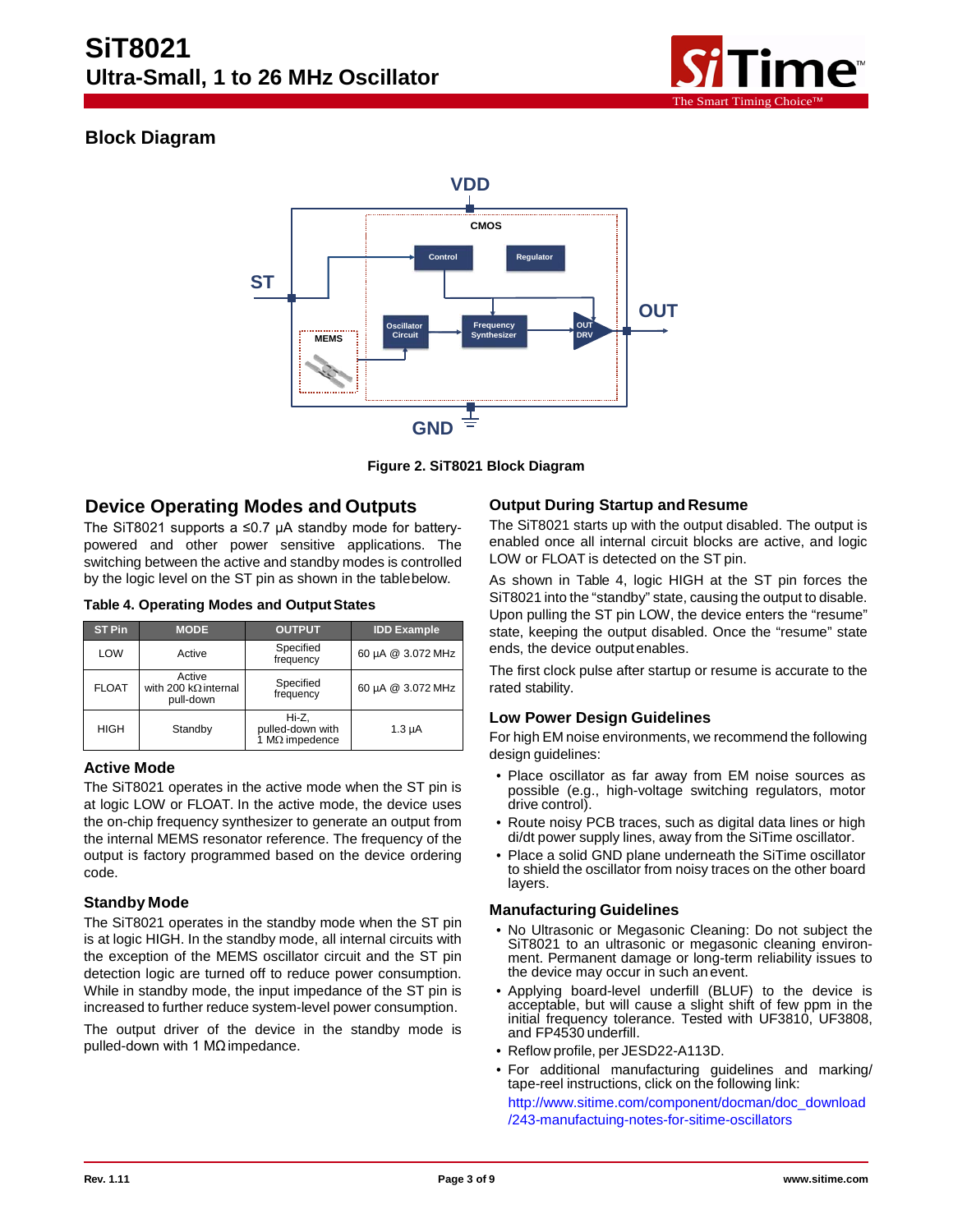

# **Test Circuit and Waveform**





**Figure 3. Test Circuit**



### **Note:**

3. Duty Cycle is computed as Duty Cycle =TH/Period.

# **Timing Diagram**



T\_start: Time to valid clock output from power on





T\_resume: Time to valid clock output from the time ST pin crosses 50% threshold

### **Figure 6. Resume Timing[4, 5]**



ST pin crosses 50% threshold

### **Figure 7. StandbyTiming[4]**

### **Notes:**

4. SiT8021 supports "no runt" pulses and "no glitch" output during startup or resume.

5. SiT8021 supports gated output which is accurate within rated frequency stability from the first cycle.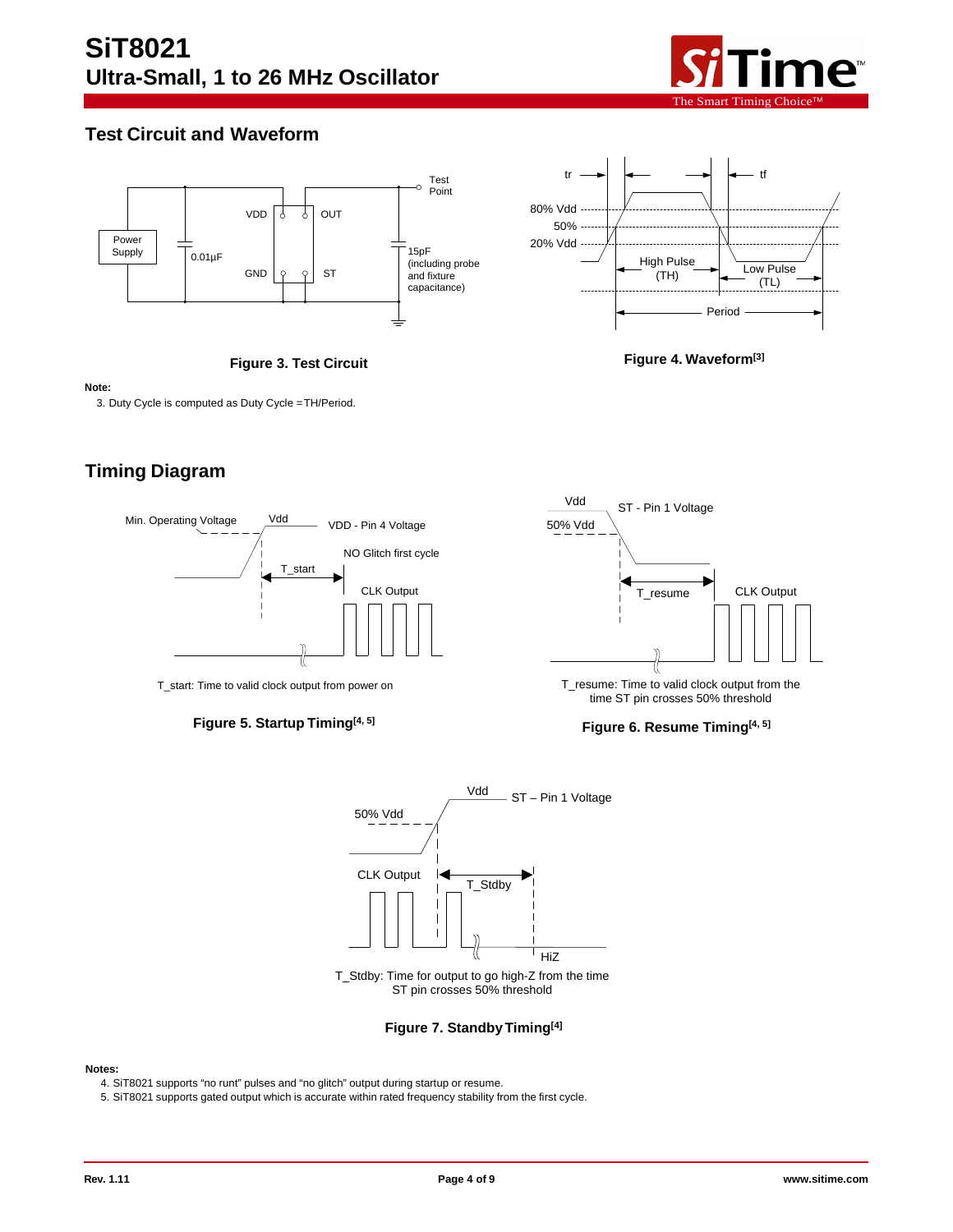

# **Performance Plots[6]**









**Figure 8. Idd vs Frequency without load Figure 9. Idd vs Frequency with 10pF load**



**Figure 10. Frequency vsTemperature Figure 11. RMS Period Jitter vs Frequency**



**Figure 12. Duty Cycle vs Frequency Figure 13. RMS Phase Jitter Random vs Frequency**<sup>[7]</sup>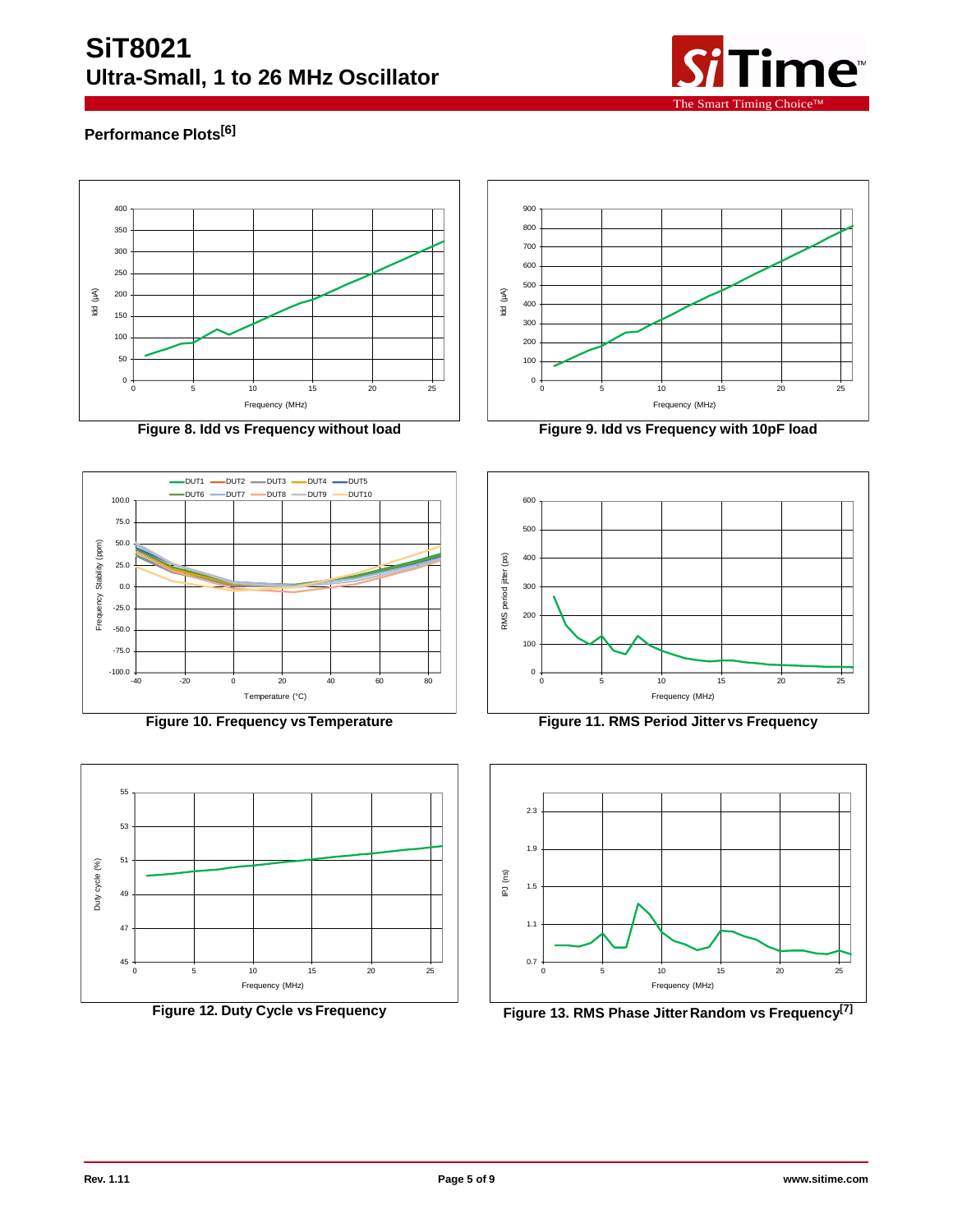# **SiT8021 Ultra-Small, 1 to 26 MHz Oscillator**



# **Performance Plots[6]**



**Figure 14. Rise Time vs Temperature[8] Figure 15. Fall Time vsTemperature[8]**

### **Notes:**

- 6. All data is measured at room temperature, unless otherwise stated.
- 7. Data is measured with 15 pF load.
- 8. Integration range is from 100 Hz to 40kHz.

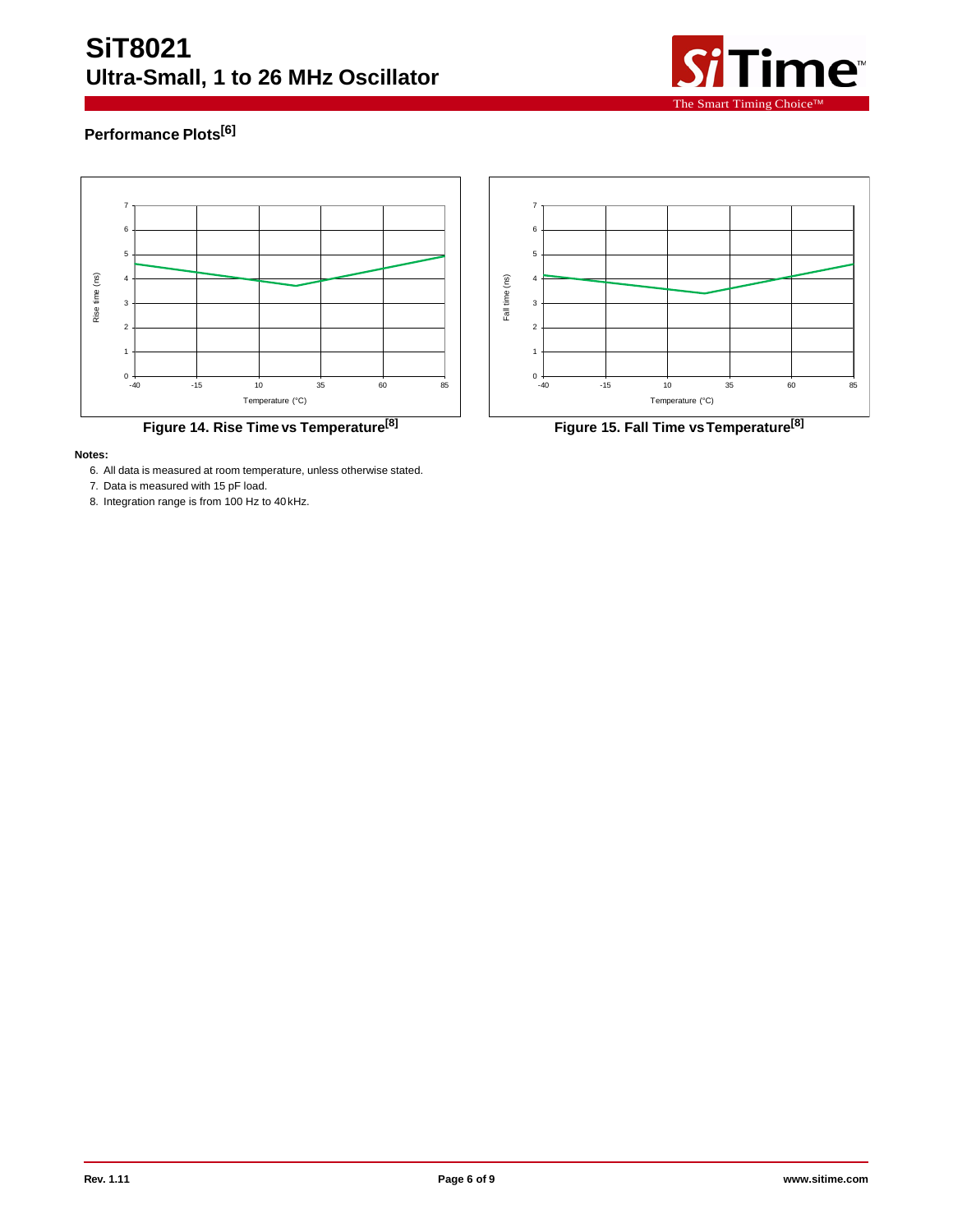

# **Dimensions and Patterns**

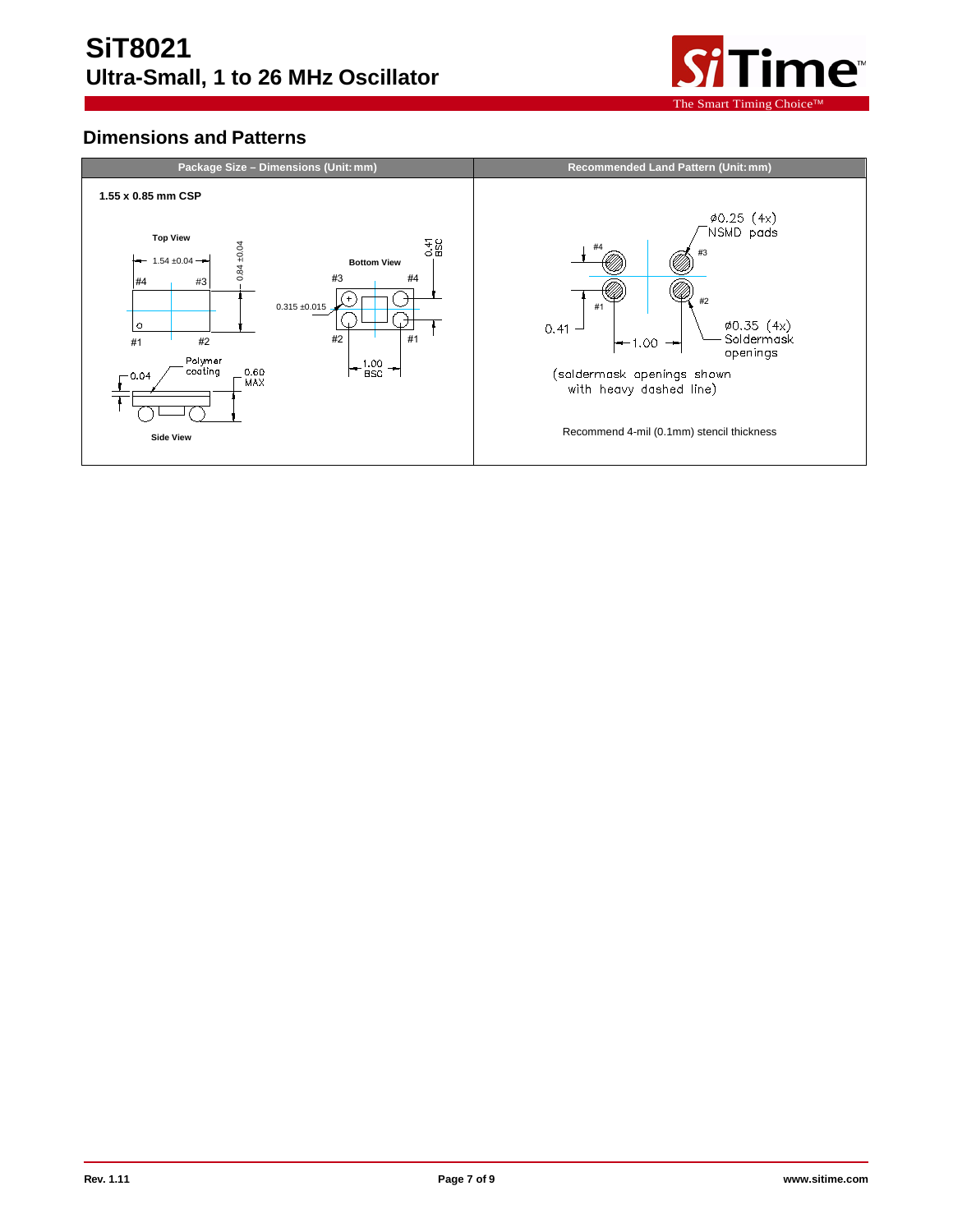

# **Ordering Information**



### **Notes:**

- 9. Contact SiTime for -40 to 105ºCoption.
- 10. Contact SiTime for other drive strength options that result in different rise/fall time for any given output load.
- 11. Contact SiTime for 3.3Voption.
- 12. Contact SiTime for ±25 or ±50 ppmoptions.

### **Table 5. List of Standard Frequencies [13]**

| 2.048 MHz | <sup>1</sup> MHz | · MHz<br>$\overline{A}$<br>0.140 | 8 MHz | 12 MHz | 12.288 MHz | 16 MHz |
|-----------|------------------|----------------------------------|-------|--------|------------|--------|
| 19.2 MHz  | 24 MHz           | 26 MHz                           |       |        |            |        |

**Notes:**

<sup>13.</sup> All frequencies from 1 to 26 MHz are in production. Contact your SiTime distributors or SiTime sales offices for minimum order quantity requirement.